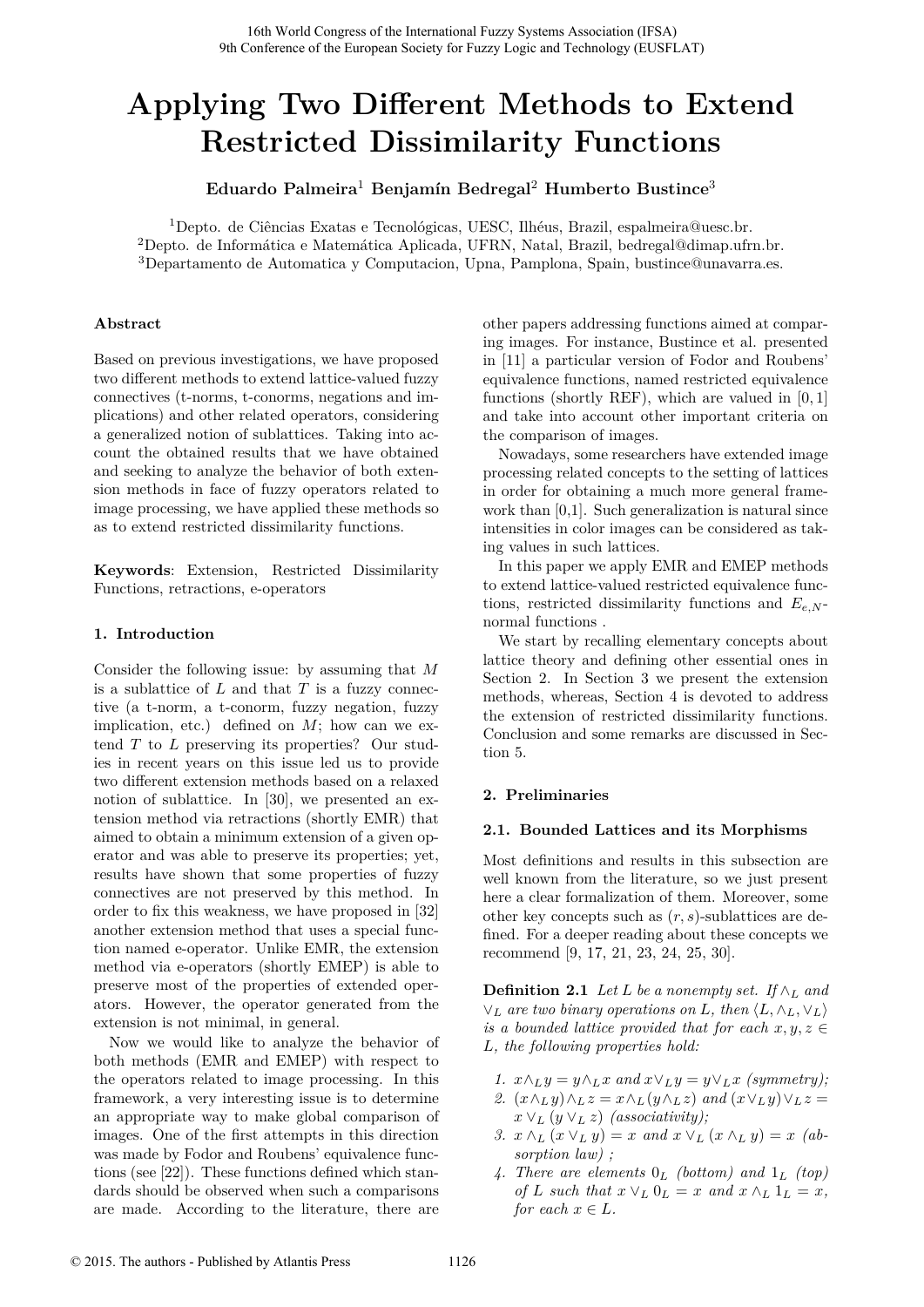*Moreover, L is called complete whenever each subset of L has a supremum and an infimum element.*

It is also possible to establish a partial order on *L* by relation

$$
x \leq_L y \quad \text{if and only if} \quad x \wedge_L y = x \tag{1}
$$

**Remark 1** *When*  $\leq_L$  *is a partial order on L and there are two elements x and y belonging to L such that neither*  $x \leq L$  *y nor*  $y \leq L$  *x, these elements are said to be incomparable and we denote this by*  $x \parallel y$ *. Otherwise we say that these elements are comparable (notation:*  $x \subseteq y$ ).

**Definition 2.2** *Let*  $(L, \wedge_L, \vee_L, 0_L, 1_L)$  *and*  $(M, \wedge_M, \vee_M, 0_M, 1_M)$  *be bounded lattices.* A *mapping*  $f : L \longrightarrow M$  *is said to be a lattice homomorphism if, for all*  $x, y \in L$ *, we have* 

*1.*  $f(x \land_L y) = f(x) \land_M f(y);$ *2.*  $f(x \vee_L y) = f(x) \vee_M f(y)$ ; *3.*  $f(0_L) = 0_M$  *and*  $f(1_L) = 1_M$ .

**Definition 2.3** *A given lattice homomorphism f on L is called:*

- *1. A monomorphism if it is injective;*
- *2. An epimorphism if f is surjective;*
- *3. An isomorphism when f is bijective. An automorphism is an isomorphism from a lattice to itself.*

**Proposition 2.4** *[32] Every lattice homomorphism preserves the order.*

**Proposition 2.5** *[32] Let L be a bounded lattice. Then a function*  $f: L \longrightarrow L$  *is an L*-automorphism *if and only if*

*1. f is bijective and* 2.  $x \leq L y$  *if and only if*  $f(x) \leq L f(y)$ *.* 

**Definition 2.6** *Let L be a bounded lattice and L n the Cartesian product of n copies of L. Given a*  $function f: L<sup>n</sup> \to L$ *, the action of an L-automorphism*  $\rho$  *over*  $f$  *results in the function*  $f^{\rho}: L^n \to L$ *defined as*

$$
f^{\rho}(x_1,...,x_n) = \rho^{-1}(f(\rho(x_1),..., \rho(x_n))) \qquad (2)
$$

In this case,  $f^{\rho}$  is said to be a conjugate of  $f$ .

**Remark 2** *From now on, lattice homomorphisms will be called just homomorphisms for simplicity. In case we use the concept of homomorphism applied to other objects, the distinction will be made.*

#### **2.2. Retracts and sublattices**

Classically, every subset of an arbitrary lattice  $\langle L, \wedge_L, \vee_L \rangle$  that is closed for the operations  $\wedge_L$  and ∨*<sup>L</sup>* is called a sublattice. Formally,

**Definition 2.7** *[9] A (ordinary) sublattice of a lattice*  $L$  *is a subset*  $M$  *of*  $L$  *such that*  $x, y \in M$  *imply*  $x \wedge_L y \in M$  *and*  $x \vee_L y \in M$ .

In this work, we would like to work in a more flexible framework of sublattice where *M* needs not be a subset of *L*. Focusing on this idea, we define a generalized notion of sublattice using retractions.

**Definition 2.8** *A homomorphism r of a lattice L onto a lattice M is said to be a retraction if there exists a homomorphism s of M into L which satisfies*  $r \circ s = id_M$ *. A lattice M is called a retract of a lattice L if there is a retraction r, of L onto M, and s is then called a pseudo-inverse of r.*

**Definition 2.9** *Let L and M be arbitrary bounded lattices. We say that M is a* (*r, s*)*-sublattice of L if M is a retract of L (i.e. M is a sublattice of L up to isomorphisms). In other words, M is a* (*r, s*) *sublattice of L if there is a retraction r of L onto M* with pseudo-inverse  $s : M \to L$ .

Notice that saying that *M* is a  $(r, s)$ -sublattice of *L* means that it is possible to identify *M*, via a homomorphism *s*, with a subset  $K = s(M)$  of L that is algebraically invariant, i.e. it preserves the lattice structure of *M*. In other words, *M* and *K* are isomorphic (since  $r|_K$  is an isomorphism), hence *K* works as an algebraic copy of *M* embedded into *L*.

**Definition 2.10** *Every retraction*  $r: L \rightarrow M$ *(with pseudo-inverse s) that satisfies*  $s \circ r \leq id_L^{-1}$  $(id_L \leq s \circ r)$  *is called a lower (an upper) retraction. In this case, M is a lower (an upper) retract of L.*

**Definition 2.11** *Let*  $M$  *be a*  $(r_1, s)$ *-sublattice of*  $L$ *. We say that*

- 1. *M* is a lower  $(r_1, s)$ -sublattice of *L* if  $r_1$  is a *lower retraction. Notation: M < L with re*spect to  $(r_1, s)$ ;
- *2. M is an upper* (*r*1*, s*)*-sublattice of L whenever*  $r_1$  *is an upper retraction. Notation:*  $M > L$ *with respect to*  $(r_1, s)$ ;
- *3. If r*<sup>1</sup> *is a lower retraction and there is an upper retraction*  $r_2 : L \longrightarrow M$  *such that its pseudo-inverse is also s, then M is called a full*  $(r_1, r_2, s)$ -sublattice of L. Notation:  $M \trianglelefteq L$  with *respect to*  $(r_1, r_2, s)$ *.*

An immediate consequence of the definition of lower (upper) retraction is that, if  $M \leq L$  then it follows that  $s \circ r_1 \leq d_L \leq s \circ r_2$ .

<sup>&</sup>lt;sup>1</sup>If *f* and *g* are functions on a lattice *L* it is said that  $f \le g$ if and only if  $f(x) \leq L g(x)$  for all  $x \in L$ .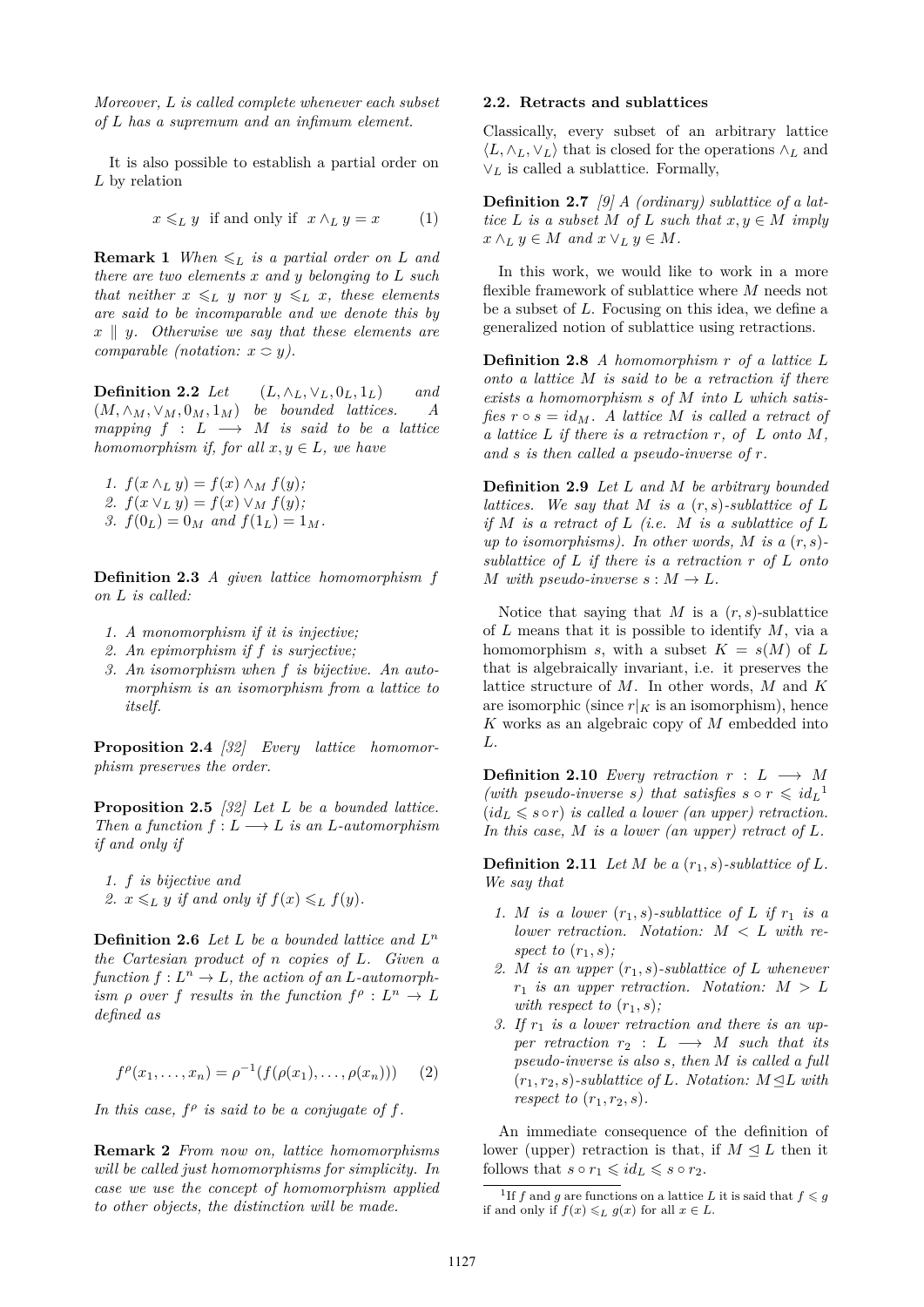#### **2.3. Negations on** *L*

A natural extension of the notion of fuzzy negation can be make by considering arbitrary bounded lattices as possible sets of truth values.

**Definition 2.12** *A mapping*  $N: L \rightarrow L$  *is a negation on L or just an L-negation, if the following properties are satisfied for each*  $x, y \in L$ *:* 

 $(N1)$   $N(0_L) = 1_L$  *and*  $N(1_L) = 0_L$  *and* 

 $(N2)$  *If*  $x \leq L$  *y then*  $N(y) \leq L N(x)$ *.* 

*Moreover, the L-negation N is considered strong if it also satisfies the involution property, i.e.*

 $(N3)$   $N(N(x)) = x$  *for each*  $x \in L$ *.* 

*The L-negation is strict if satisfies the property:*

*(N4)*  $N(x) < L N(y)$  *whenever*  $y < L x$ *.* 

*The L-negation N is frontier if satisfies the property:*

 $(N5)$   $N(x) \in \{0_L, 1_L\}$  *if and only if*  $x = 0_L$  *or*  $x = 1_L$ .

**Remark 3** *Note that the definition of strict Lnegation does not fully recover the usual definition of strict negation (when*  $L = [0, 1]$ *) since in the latter case continuity is also imposed. In this way, if*  $L = [0, 1]$  *then the mapping* 

$$
N(x) = \begin{cases} 0 & if x = 1; \\ 1 & if x = 0; \\ \frac{1-x}{4} & otherwise. \end{cases}
$$

**Remark 4** *One can easily verify that for each strong L*-negation we have that  $x \parallel y$  *if and only if*  $N(x) \parallel N(y)$ *. Notice that although every lattice admits a negation N, it is not true that every lattice admits an involutive negation (see Example 2.15).*

**Example 2.13** *Let L be any lattice such that there exists*  $x_0 \in L$  *with*  $x_0 \neq 0_L, 1_L$ *. Then the mapping:* 

$$
N(x) = \begin{cases} 0_L & \text{if } x = 1_L ; \\ 1_L & \text{if } x = 0_L ; \\ x_0 & \text{otherwise.} \end{cases}
$$

*is a frontier negation. Notice that this example proves that for every lattice L it is possible to define a frontier negation.*

An element  $e \in L$  is an equilibrium point of an  $L$ negation *N* if  $N(e) = e$ . Unlike the usual case and the interval-valued case (see [4]), though, strong *L*negations need not have an equilibrium point, or, in case it exists, the equilibrium point needs not be unique.

**Example 2.14** *Let L and M be bounded lattices as shown in the Figure 1. The function*  $N_1 : M \to M$ *defined by*  $N_1(0_M) = 1_M$ ,  $N_1(x) = y$ ,  $N_1(y) = x$ and  $N_1(1_M) = 0_M$  *is a strong M*-negation. Never*theless, N*<sup>1</sup> *has no equilibrium point.*

*Now, consider a function*  $N_2 : L \rightarrow L$  *given by*  $N_2(0_L) = 1_L$ *,*  $N_2(a) = e$ *,*  $N_2(e) = a$ *,*  $N_2(1_L) = 0_L$ *and*  $N_2(u) = u$  *for each*  $u \in L \setminus \{a, e, 0_L, 1_L\}$ . *In this case, N*<sup>2</sup> *is a strong L-negation with three equilibrium points, namely b, c and d.*



Figure 1: Hasse diagrams of lattices *M* and *L*

**Example 2.15** *Consider the lattice*  $L_0$  *obtained from lattice L in Figure 1 by omitting the point a. Then, it does not exist a strong negation for this lattice. If N is such negation, then we should consider*  $0_L < N(e) < N(b), N(c), N(d) < 1_L$  which is not *possible due to the injectivity of a strong negation. It is important to point out that the fact we can't define a strong negation over a lattice in general, as shown in this example, is not due to the fact that the order considered is partial, nor it is due to the fact that the lattice is discrete. It is easy to see that it is not possible to define a strong negation on the linear ordered lattice*  $L = \{0, 1\} \cup [2, 3]$  *as well, considering the usual linear order of real numbers*  $\leqslant$  *on L.*

**Proposition 2.16** *Let*  $N: L \rightarrow L$  *be a function,*  $\rho$  *be an L*-*automorphism and*  $i \in \{1, 2, 3, 4, 5\}$ *. N* satisfies (N*i*) if and only if  $N^{\rho}$  satisfies (N*i*). More*over, e is an equilibrium point of N if and only if*  $\rho^{-1}(e)$  *is an equilibrium point of*  $N^{\rho}$ .

**Proof:** Suppose *N* satisfies  $(Ni)$  with  $i \in$ {1*,* 2*,* 3*,* 4}, then

 $(N1)$   $N^{\rho}(0_L) = \rho^{-1}(N(\rho(0_L))) = \rho^{-1}(N(0_L)) =$  $\rho^{-1}(1_L) = 1_L$ . Analogously it can be proved that  $N^{\rho}(1_L) = 0_L;$ 

(N2) If  $x \leq L$  *y* then  $\rho(x) \leq L$   $\rho(y)$  and hence  $N(\rho(y)) \leq L N(\rho(x))$ . Therefore, by isotonicity of  $\rho^{-1}, \, \rho^{-1}(N(\rho(y)) \leq L \rho^{-1}(N(\rho(x))),$ 

(N3) 
$$
N^{\rho}(N^{\rho}(x)) = \rho^{-1}(N(\rho(\rho^{-1}(N(\rho(x)))))) = \rho^{-1}(N(N(\rho(x)))) = \rho^{-1}(\rho(x)) = x;
$$

(N4) Straightforward;

(N5) If  $N^{\rho}(x) \in \{0_L, 1_L\}$  then, by eq. (2) and considering that  $\rho^{-1}(0_L) = 0_L$  and  $\rho^{-1}(1_L) = 1_L$  we have  $N(\rho(x)) \in \{0_L, 1_L\}$ . Thus, by (N5),  $\rho(x) \in$  $\{0_L, 1_L\}$  which implies that  $x = 0_L$  or  $x = 1_L$ ; If  $N(e) = e$  then  $N(\rho(\rho^{-1}(e))) = e$  and hence  $N^{\rho}(\rho^{-1}(e)) = \rho^{-1}(N(\rho(\rho^{-1}(e)))) = \rho^{-1}(e).$ 

Reciprocal is straightforward from the previous item and the fact that for any function  $f: L \to L$ ,  $(f^{\rho})^{\rho^{-1}} = f.$ 

**Corollary 2.17** *Let*  $N: L \to L$  *be a function and ρ be an L-automorphism. N is an (strong, strict,*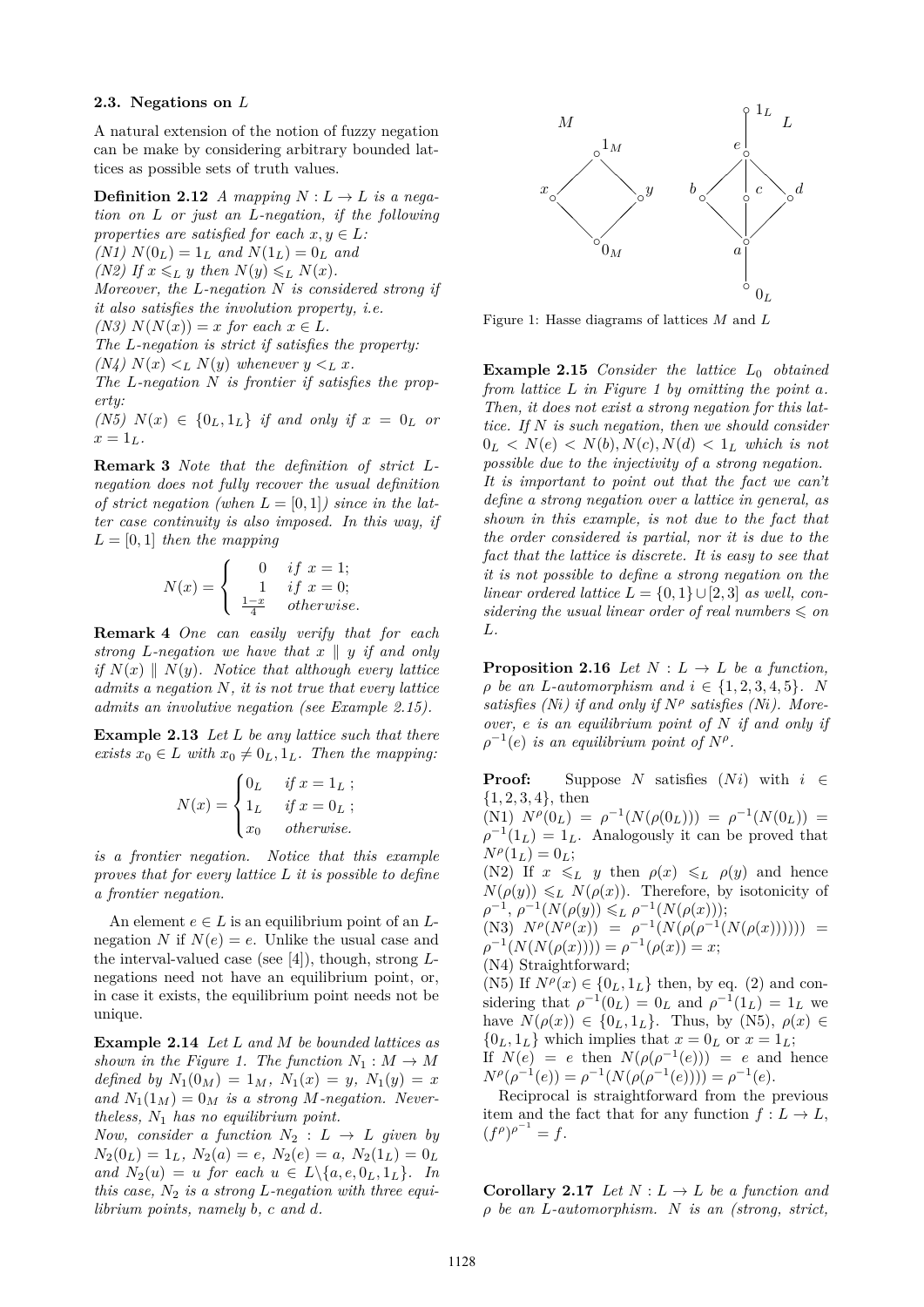*frontier) L-negation if and only if N<sup>ρ</sup> is an (strong, strict, frontier) L-negation.*

## **2.4. Equivalence Functions**

In image processing equivalences are usually considered to make a comparison between two images. One of the most common definition of equivalence was proposed by Fodor and Roubens in [22].

**Definition 2.18** *Let L be a bounded lattice. A*  $function EF: L^2 \rightarrow L$  *is called an L-equivalence if it satisfies the following conditions:*

 $(F1) EF(x, y) = EF(y, x)$  *for all*  $x, y \in L$ ;

$$
(F2) EF(0L, 1L) = EF(1L, 0L) = 0L;
$$

- $(F3) EF(x, x) = 1_L$  *for all*  $x \in L$ ;
- (*F*4) *If*  $x \leq L$   $y \leq L$  *z* then  $EF(x, z) \leq L$   $EF(x, y)$ .

Nonetheless, equivalence functions as those described in Definition 2.18 do not allow us to ensure that only  $(0_L, 1_L)$  and  $(1_L, 0_L)$  are assigned to  $0_L$ , i.e., it could exist a pair  $(x, y) \in L \setminus \{0_L, 1_L\}$  such that  $EF(x, y) = 0_L$ . This is a disadvantage for comparing images since it cannot be ensured that two images in black and white are opposite if and only if one is the negative of the other. In order to solve this problem among others, Bustince et al. in [11] redefined (on [0*,* 1]) Fodor and Roubens equivalences by adding some constraints and introducing the concept of restricted equivalence function. A generalization for bounded lattices is given in the following definition.

**Definition 2.19** *Let N be a strict negation on L. A* function  $REF: L^2 \rightarrow L$  is called a restricted *equivalence function on L with respect to N, or just an L-REF with respect to N, if it satisfies, for all*  $x, y, z \in L$ *, the following conditions:* 

- $(L1)$   $REF(x, y) = REF(y, x)$ ;
- (*L*2)  $REF(x, y) = 1<sub>L</sub>$  *if and only if*  $x = y$ ;
- (*L*3)  $REF(x, y) = 0_L$  *if and only if*  $x = 1_L$  *and*  $y = 0_L$ *, or*  $x = 0_L$  *and*  $y = 1_L$ *;*

$$
(L4) \text{ } REF(x, y) = REF(N(x), N(y));
$$

(L5) if 
$$
x \leq_L y \leq_L z
$$
 then  $REF(x, z) \leq_L$   
 $REF(x, y)$ .

It is noteworthy that in the original version of restricted equivalence functions (see Definition 7 in [11]), the negation *N* must be strong since, for many applications, specially in image processing, (*L*4) it ensures that a given property is preserved when the negative of an image instead of the image itself is considered. In general, though, it is not necessary to exist a strong negation for a given lattice *L*. This fact has led us to consider strict negations since this kind of negation always exists for non-trivial

bounded lattices, as displayed in Example 2.13. On the other hand, the requirement of *N* as a strict negation cannot be weakened, since a contradiction between (*L*3) and (*L*4) would otherwise arise.

## **3. Extension Methods**

This section starts with the application of two different methods for extending fuzzy operators defined in previous works [30, 32]. In [30] it was introduced an extension method via retractions that generalizes the extension proposed by Saminger-Platz et al. in [34]. In [32] we proposed a new extension method, called extension method via e-operators, which was aimed at achieving more efficiency to preserve the properties of extended operators.

#### **3.1. Extension via Retractions**

Let *M* be a complete ordinary sublattice of *L* and  $T^M$  be a t-norm on  $M$ . Under these conditions, Saminger-Platz et al. in [34] have proposed a method for extending the t-norm  $T^M$  from  $M$  to *L*. They start by describing a way to extend this t-norm for  $0_L$  and  $1_L$  using the function

$$
T^{M \cup \{0_L, 1_L\}}(x, y) = \begin{cases} x \wedge_L y, & \text{if } 1_L \in \{x, y\}; \\ 0_L, & \text{if } 0_L \in \{x, y\}; \\ T^M(x, y), & \text{otherwise.} \end{cases}
$$
(3)

Then, considering a function that takes an element *x* belonging to *L* and assigns to it  $x^*$  $\sup_M\{z \mid z \leq L \ x, z \in M \cup \{0_L, 1_L\}\}\$ it is proved that the t-norm given by

$$
W_{T^M}^L(x,y) = \begin{cases} x \wedge_L y, & \text{if } 1_L \in \{x,y\}; \\ T^{M \cup \{0_L,1_L\}}(x^*,y^*), & otherwise. \end{cases}
$$
(4)

is an extension of  $T^M$  from  $M$  to  $L$ , i.e. the restriction of  $W_{T^M}^L$  to  $M$  is equal to  $T^M$ .

Note that this is a natural but drastic and particular way to extend t-norms since it collapses all elements of  $L\backslash M$  on  $M$  and only considers complete sublattices.

Seeking to propose a more general and flexible extension method, Palmeira and Bedregal presented in [30, 31, 33] another way to extend t-norms, t-conorms and fuzzy negations considering (*r, s*) sublattices. This method generalizes (4).

**Proposition 3.1** *[30] Let M < L with respect to*  $(r, s)$ *. If T* is a *t*-norm on *M* then  $T^E: L \times L \longrightarrow L$ *defined by*

$$
T^{E}(x,y) = \begin{cases} x \wedge_L y, & \text{if } 1_L \in \{x,y\} \\ s(T(r(x), r(y))), & otherwise. \end{cases}
$$
(5)

*is a t-norm which extends T from M to L.*

In a similar way, it is possible to extend t-conorms (see Proposition 4.1 in [30]). For negations we have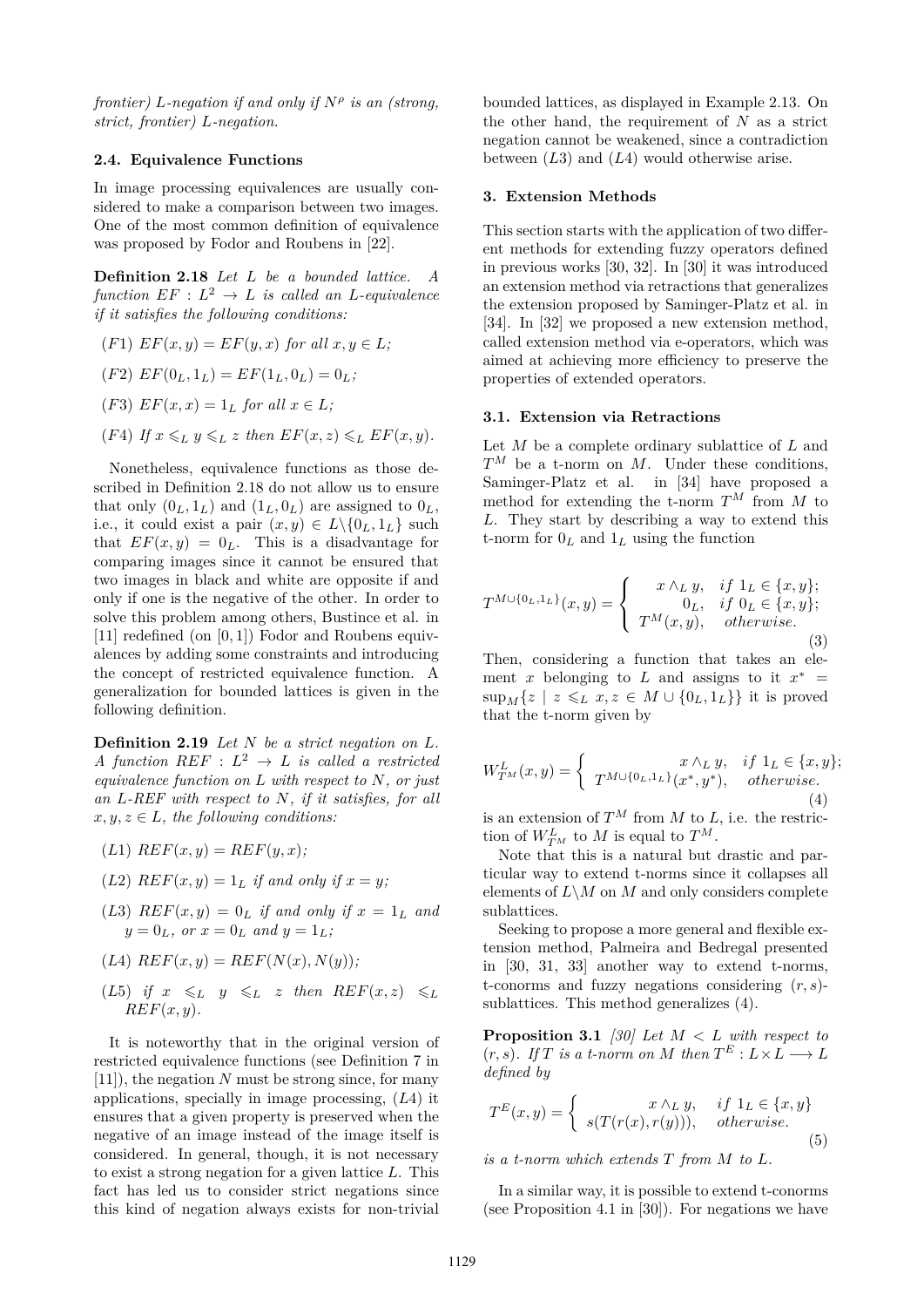**Proposition 3.2** *[30] Let M be a* (*r, s*)*-sublattice of L* and  $N : M \longrightarrow M$  *be a fuzzy negation. Then*  $N^{E}(x) = s(N(r(x)))$  *for each*  $x \in L$  *is a fuzzy negation that extends N from M to L.*

It is worth noting that, in Proposition 3.1, *r* must be a lower retraction, whereas in Proposition 3.2, it is arbitrary (i.e., it could be lower, upper or neither). This fact shows negations can be extended in a more flexible way.

An advantage of this extension method is that it can be applied for several operators in the framework of fuzzy logic and applications. We have investigated the behavior of this method for t-subnorms, lattice automorphisms and some other particular classes of fuzzy operators (see [31, 33]).

Now we are interested in applying this method to extend equivalence functions motivated by the fact that images can be represented by lattices. For instance, imagine you have an equivalence function *E* that provides a good comparison between images A and B. If you consider both images as parts of a bigger one and if you want to make a new comparison, then you should have a function  $E'$  to make it. One possible solution is to consider an extension *E* preserving its properties. Accordingly, our extension method can be a suitable alternative.

**Theorem 3.3** *Let M be a* (*r, s*)*-sublattice of L and*  $EF : M^2 \to M$  *an equivalence function. Then the function*

$$
EF^{E}(x, y) = s(EF(r(x), r(y)))
$$
 (6)

*for each pair*  $(x, y) \in L^2$  *is an equivalence function that extends EF from M to L.*

**Proof:** It is clear that  $EF^E$  satisfies  $(F1)$  since *EF* is an equivalence function. Moreover, for all  $x \in L$  we have

$$
EF^{E}(x, x) = s(EF(r(x), r(x))) = s(1_M) = 1_L
$$

and

$$
EF^{E}(0_L, 1_L) = s(EF(r(0_L), r(1_L))) = s(0_M) = 0_L
$$

Analogously, one can prove that  $EF^{E}(1_L, 0_L) = 0_L$ . Thus, (*F*2) and (*F*3) hold.

It remains to prove (*F*4). To do so, note that for all  $x, y, z \in L$  such that  $x \leq L$   $y \leq L$  *z* it follows that  $r(x) \leq M$   $r(y) \leq M$   $r(z)$  and hence  $EF(r(x), r(z)) \leq M \ EF(r(x), r(y))$ . Thus

$$
EF^{E}(x, z) = s(EF(r(x), r(z)))
$$
  
\n
$$
\leq_L s(EF(r(x), r(y)))
$$
  
\n
$$
= EF^{E}(x, y).
$$

Notice that Definition 2.19 refines Definition 2.18, since it imposes some new constraints. Aside from property (*L*4), Definition 2.19 also requires that the unique elements assigned to  $0_L$  by  $REF$  are  $(0_L, 1_L)$ 

and  $(1_L, 0_L)$  and that *REF* is evaluated as  $1_L$  only for pairs with the same value in both coordinates. Thus, it reveals that we cannot extend restricted equivalence functions using the method provided by Propositions 3.1 and 3.2.

If  $M$  is a  $(r, s)$ -sublattice of  $L$ ,  $N$  is a fuzzy negation on *M* and *REF* :  $M^2 \rightarrow M$  a restricted equivalence function with respect to *N* then the function  $REF^E$  :  $L^2 \rightarrow L$  given by  $REF^{E}(x, y) = s(REF(r(x), r(y)))$  satisfies property (*L*4)

$$
REF^{E}(N^{E}(x), N^{E}(y))
$$
  
=  $s(REF(r(N^{E}(x)), r(N^{E}(y))))$   
=  $s(REF(r(s(N(r(x))))), r(s(N(r(y)))))))$   
=  $s(REF(N(r(x)), N(r(y))))$   
=  $s(REF(r(x), r(y)))$   
=  $REF^{E}(x, y)$ 

Moreover, if *r* is such that  $r(x) = 0_L$  if and only if  $x = 0_L$  and  $r(x) = 1_L$  if and only if  $x = 1_L$ then supposing  $\overrightarrow{REF}^E(x,y) = 0_L$  we have that  $s(REF(r(x), r(y))) = 0_L$ . Since *s* is an injective function it follows that  $REF(r(x), r(y)) = 0_M$  and hence  $r(x) = 1_M$  and  $r(y) = 0_M$  or  $r(x) = 0_M$  and  $r(y) = 1_M$  by (L3), what allows us to conclude that  $x = 1_L$  and  $y = 0_L$  or  $x = 0_L$  and  $y = 1_L$ , i.e.  $REF^E$  satisfies property  $(L3)$  (the necessity side of (*L*3) is shown in Theorem 3.3). Nevertheless  $REF^E$  does not satisfy  $(L2)$ , in general, as the following examples shows.

**Example 3.4** *Let M and L be the bounded lattices depicted in Figure 1. Then function*  $s : M \to L$  $defined$   $by$   $s(0_M) = 0_L$ ,  $s(x) = b$ ,  $s(y) = d$  and  $s(1_M) = 1_L$  *is a pseudo-inverse of the retraction* 

$$
r(t) = \begin{cases} 0_M, & t = 0_L; \\ 1_M, & t = 1_L; \\ y, & t = d; \\ x, & otherwise. \end{cases}
$$

*and hence M is a* (*r, s*)*-sublattice of L.*  $Then, *REF*<sup>E</sup>(e, c) = s(REF(r(e), r(c))) =$  $s(REF(x, x)) = s(1_M) = 1_L$  *showing that*  $REF^E$ *does not satisfies* (*L*2)*.*

The above discussion allows us to enunciate the following proposition (extension of a weak version of restricted equivalence functions).

**Proposition 3.5** *Let M be a* (*r, s*)*-sublattice of*  $L$  *and*  $REF$  :  $M^2 \rightarrow M$  *a restricted equivalence function.* Then,  $REF^E: L^2 \rightarrow L$  given by  $REF^{E}(x, y) = s(REF(r(x), r(y)))$  *for all*  $x, y \in L$ *satisfies*

- $(L1)$   $REF^{E}(x, y) = REF^{E}(y, x);$
- $(W L2) REF<sup>E</sup>(x, x) = 1<sub>L</sub>;$
- $(L4)$   $REF^{E}(x, y) = REF^{E}(N^{E}(x), N^{E}(y))$ , being *N a fuzzy negation on M;*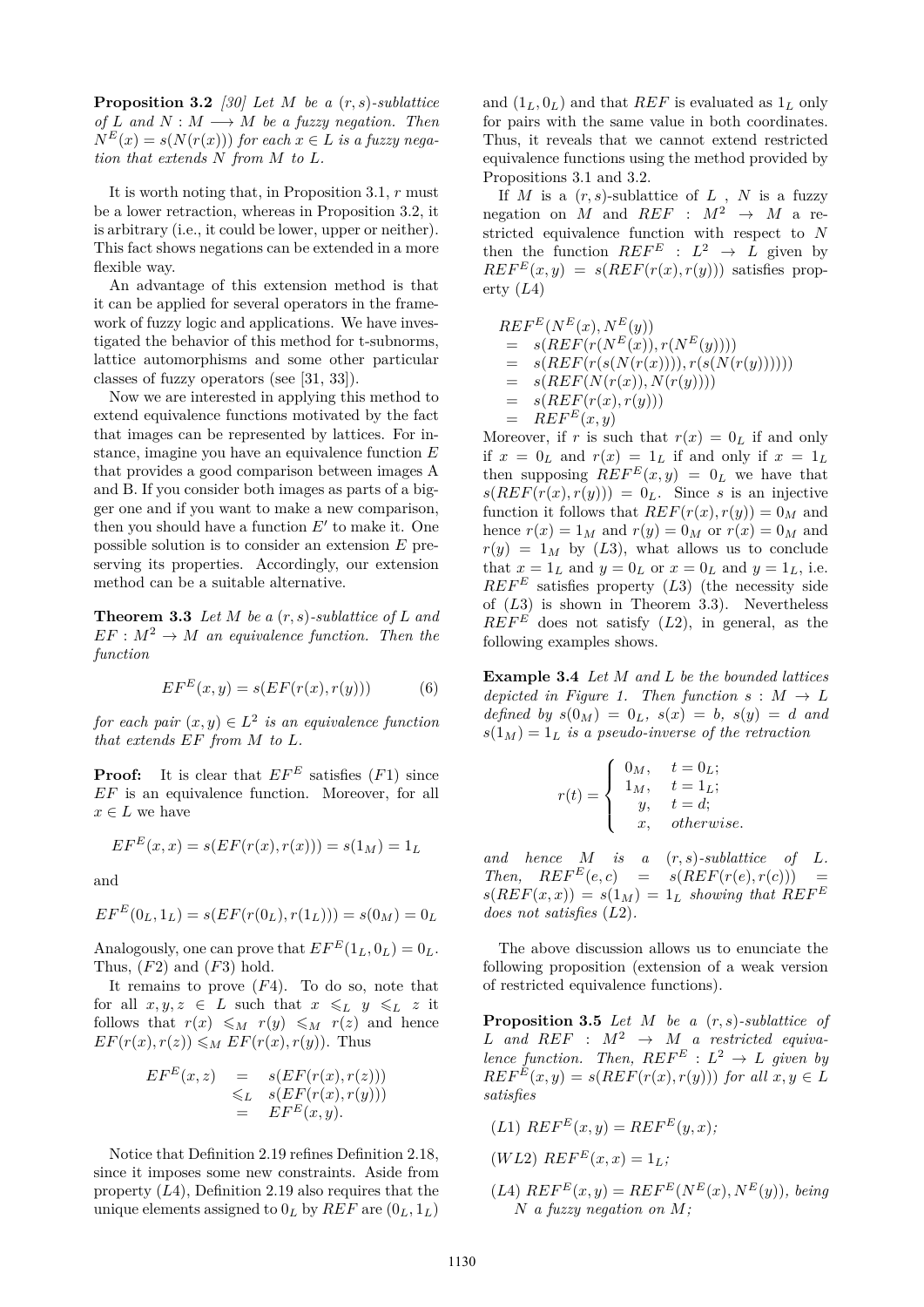(*L*5) *if*  $x \leq L$   $y \leq L$  *z then*  $REF^{E}(x, z) \leq L$  $REF^{E}(x, y)$ .

*Moreover, if*  $r(x) = 0_M$  *iff*  $x = 0_L$  *and*  $r(x) = 1_M$ *iff*  $x = 1_L$  *then* 

(*L*3)  $REF^{E}(x, y) = 0_L$  *if and only if*  $x = 1_L$  *and*  $y = 0_L$  *or*  $x = 0_L$  *and*  $y = 1_L$ *.* 

**Definition 3.6** *Let L be an arbitrary bounded lattice.* A function  $REF: L^2 \rightarrow L$  *satisfying properties* (*L*1)*,* (*W L*2)*,* (*L*3)*,* (*L*4) *and* (*L*5) *is called a weak restricted equivalence function.*

## **3.2. Extension via** *e***-operators**

As we have seen in the previous subsection, the extension method proposed in [30] is not good enough to extend restricted equivalence functions. Similar problems arise when we try to verify which properties of fuzzy connectives are preserved by extension via retractions. For instance, Archimedian t-norms, as well as strong fuzzy negations are not preserved.

Seeking to develop a extension method more efficient in preserving the properties we have provided in [32] a method based in the idea of interval constructor using *e*-operator.

**Definition 3.7** *Let*  $M \trianglelefteq L$  *with respect to*  $(r_1, r_2, s)$ *.*  $A$  mapping  $\odot : M \times M \longrightarrow L$  *is called an e-operator on M* if it is isotonic and satisfies, for each  $a, b \in M$ *and for each*  $x \in L$ *, the following conditions:* 

$$
r_1(a \odot b) = a \wedge_M b \quad and \quad r_2(a \odot b) = a \vee_M b \quad (7)
$$

$$
r_1(x) \odot r_2(x) = x \tag{8}
$$

In other words, if  $M \leq L$  with respect to  $(r_1, r_2, s)$  (by Definition 2.11, there are two retractions  $r_1, r_2 : L \longrightarrow M$  with the same pseudo-inverse *s* : *M* → *L* such that  $s \circ r_1 \leq id_L \leq s \circ r_2$  the  $e$ -operator  $\odot$  describes an isotonic way to relate retractions  $r_1$  and  $r_2$  with the meet and join operators of *M*, respectively, by (7).

**Example 3.8** *Given a bounded lattice*  $\langle L, \wedge_L, \vee_L, 0_L, 1_L \rangle$ , *it is possible to define other*  $bounded$  *lattice*  $\langle \mathbb{L}, \wedge, \vee, [0,0], [1,1] \rangle$ *, named interval lattice (see [4]) where*

$$
\mathbb{L} = \{ [x, y] : x, y \in L \text{ and } x \leq_L y \}
$$

*and its operations are given by*

$$
[x, y] \wedge [a, b] = [x \wedge_L a, y \wedge_L b]
$$

*and*

$$
[x,y]\vee[a,b]=[x\vee_L a, y\vee_L b].
$$

*Naturally, L can be seen as a*  $(r_1, r_2, s)$ *-sublattice of* L *by considering the lower retraction*  $r_1$  : L → *L given by*  $r_1([x, y]) = x$  *with pseudo-inverse*  $s(x) =$ 

 $[x, x]$ *, for all*  $x \in L$ *. The function*  $r_2([x, y]) = y$  *is an upper retraction from* L *to L with the same s as pseudo-inverse. It is easy to check that*  $s \circ r_1 \leq id \leq$  $s \circ r_2$ *. Therefore,*  $L \leq \mathbb{L}$  *with respect to*  $(r_1, r_2, s)$ *. Thus, by Definition 3.7, the mapping*  $\odot$  :  $L \times L \longrightarrow$ L *defined by*

$$
a \odot b = [a \wedge_L b, a \vee_L b]
$$

*for each*  $a, b \in L$ *, is trivially an e-operator on*  $L$ *.* 

## **4. Restricted Dissimilarity Function**

According to the literature, there are different ways to define functions to measure similarity or dissimilarity between two images. Bustince et al. [14] provided the notion of restricted dissimilarity functions based on error metric for images proposed by [3].

**Definition 4.1** *Let L be a bounded lattice. A function*  $d_L: L^2 \to L$  *is called a restricted dissimilarity function on L (for short L-RDF) if it satisfies, for all*  $x, y, z \in L$ *, the following conditions:* 

 $(D1)$   $d_L(x, y) = d_L(y, x)$ ;

(*D2*)  $d_L(x, y) = 1_L$  *if and only if either*  $x = 1_L$  *and*  $y = 0_L$  *or*  $x = 0_L$  *and*  $y = 1_L$ *;* 

(*D3*)  $d_L(x, y) = 0_L$  *if and only if*  $x = y$ ;

 $(D4)$  *if*  $x \le L$   $y \le L$  *z then*  $d_L(x, y) \le L$   $d_L(x, z)$  *and*  $d_L(y, z) \leq L \, d_L(x, z).$ 

As we have made for restricted equivalence functions, here we apply both extension methods via retractions and via e-operators to extend restricted dissimilarity functions.

**Proposition 4.2** *Let M be a* (*r, s*)*-sublattice of L* and suppose *r* is such that  $r(x) = 0$ *M* if and only *if*  $x = 0_L$  *and*  $r(x) = 1_M$  *if and only if*  $x = 1_L$ *. If*  $d_M : M^2 \to M$  *a restricted dissimilarity function, then*  $d_M^E(x, y) = s(d_M(r(x), r(y)))$  *for each*  $x, y \in L$  *satisfies* (*D*1)*,* (*D*2) *and* (*D*4)*. Moreover,*  $d_L(x, x) = 0_L$  *for every*  $x \in L$ *.* 

**Proof:** From Proposition 3.5, it is clear that (*D*1) holds. Moreover, for every  $x \in L$  it follows that  $d_M^E(x, x) = s(d_M(r(x), r(x))) = s(0_M) = 0_L$ . So, it remains to prove (*D*2) and (*D*4).

Supposing  $d_M^E(x, y) = 1_L$  then we have that  $s(d_M(r(x), r(y))) = 1_L$  which implies  $d_M(r(x), r(y)) = r(1_L) = 1_M$  and hence either  $r(x) = 1_M$  and  $r(y) = 0_M$  or  $r(x) = 0_M$  and  $r(y) = 1_M$ . Since  $r(x) = 0_M$  if and only if  $x = 0_L$ and  $r(x) = 1_M$  if and only if  $x = 1_L$  then either  $x = 1_L$  and  $y = 0_L$  or  $x = 0_L$  and  $y = 1_L$ . On the other hand,  $d_M^E(1_L, 0_L) = s(d_M(r(1_L), r(0_M)))$  =  $s(d_M(1_M, 0_M)) = s(1_M) = 1_L$ . By item 1 it holds that  $d_M^E(0_L, 1_L) = 0_L$ . Therefore,  $d_M^E$  satisfies (*D*2).

Now, take  $x, y, z \in L$  such that  $x \leq L y \leq L z$ . In this case, we have that  $r(x) \leq_M r(y) \leq_M r(z)$  and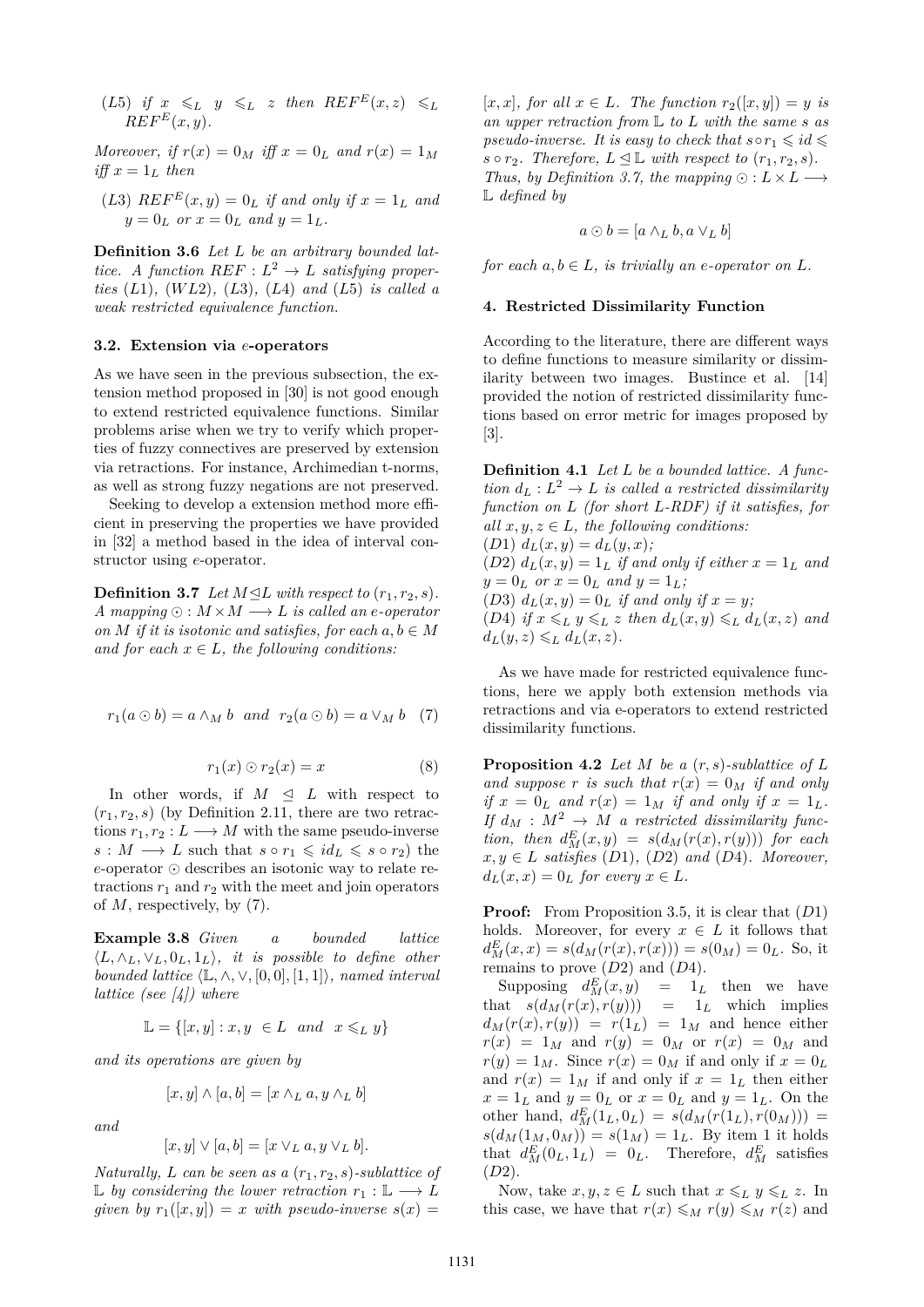hence  $d_M(x, y) \leq L d_M(x, z)$ . Then

$$
d_M^E(x, y) = s(d_M(r(x), r(y)))
$$
  
\n
$$
\leq_L s(d_M(r(x), r(z)))
$$
  
\n
$$
= d_M^E(x, z)
$$

Analogously, one can prove that  $d_M^E(y, z) \leq L$  $d_M^E(x, z)$ , so  $(D4)$  holds.

In other words, Proposition 4.2 says that the extension method via retractions is not efficient to extend restricted dissimilarity functions, since only a weak version of this kind of function is recovered. The same happened for the extension of restricted equivalence functions with this method, as seen in Section 3.1. Using the extension method via e-operators, though, makes possible to extend restricted dissimilarity functions successfully.

**Proposition 4.3** *Let*  $M \leq L$  *with respect to*  $(r_1, r_2, s), \odot : M \times M \rightarrow L$  *be an e-operator and*  $d_M : M^2 \to M$  *a restricted dissimilarity function. Then the function*  $(d_M)_\odot^E : L^2 \to L$  *given by* 

$$
(d_M)_\odot^E(x,y) = d_M(r_1(x), r_1(y)) \odot d_M(r_2(x), r_2(y))
$$
\n(9)

*for all*  $x, y \in L$ *, is a restricted dissimilarity function on L.*

**Proof:** Similar to proof of Theorem 4.14.

The following theorem proposes a way to construct restricted dissimilarity functions from restricted equivalence functions.

**Theorem 4.4** *Let*  $REF: L^2 \rightarrow L$  *be an L-REF with respect to*  $N$ *. If*  $N'$  *a frontier*  $L$ *-negation (not necessarily equal to N) then, the function defined by*

$$
d_L(x, y) = N'(REF(x, y)) \text{ for all } x, y \in L \quad (10)
$$

*is a restricted dissimilarity function.*

**Proof:** Analogously to the proof of Theorem 5 in [12].

**Corollary 4.5** *Let*  $M \trianglelefteq L$  *with respect to*  $(r_1, r_2, s)$ *,*  $\odot$  :  $M \times M \rightarrow L$  *be an e-operator and REF* :  $M^2 \rightarrow M$  *a restricted equivalence function.* If N *is a fuzzy negation on*  $M$ *, then*  $d_L: L^2 \to L$  *given*  $by$   $d_L(x, y) = N_{\odot}^E(REF_{\odot}^E(x, y))$  *for all*  $x, y \in L$ *, is a restricted dissimilarity function.*

**Proof:** Straightforward.

#### **5. Final Remarks**

This work has addressed two different methods (via retractions EMR and via e-operators EMP) to extend restricted equivalence functions, restricted dissimilarity functions.

As observed in previous works [31, 32, 33], results have shown that EMP method is more efficient in preserving properties of extended operators whereas, EMR method is more robust than EMP when the minimality of the extension is considered.

For future works, we wish to study the behavior of the extension of other important functions related to image processing such as penalty, aggregations and overlaps functions.

## **References**

- [1] M. Baczyński. Residual implications revised. notes on the Smets-Magrez theorem. *Fuzzy Sets and Systems*, 145(2):267–277, 2004.
- [2] M. Baczyński and B. Jayaram. *Fuzzy Implications*. Springer, Berlin-Heidelberg, 2008.
- [3] A.J. Baddeley. *An error metric for images*. Robust Computer Vision. Wichmann, Karlsruhe, pp. 59–78, 1992.
- [4] B. Bedregal. On interval fuzzy negations. *Fuzzy Sets and Systems*, 161: 2290–2313, 2010.
- [5] B. C. Bedregal, G. Beliakov, H. Bustince, J. Fernandez, A. Pradera and R. Reiser. (S,N)- Implications on bounded lattices. *M. Baczyński et al. (eds)*, Advances in Fuzzy Implication Functions. *Studies in Fuzziness and Soft Computing, Springer, Berlin* 2013.
- [6] B. Bedregal, G. Beliakov, H. Bustince, J. Fernandez, A. Pradera and R. Reiser. Negations generated by bounded lattices t-norms. *14th Internacional Conference on Information Processing and Management of Uncertainty in Knowledge-based Systems*, Catania, Italy, 2012.
- [7] B.C. Bedregal, H.S. Santos, and R. Callejas-Bedregal. T-norms on bounded lattices: tnorm morphisms and operators. In *Proceedings of 2006 IEEE International Conference on Fuzzy Systems*, pages 22–28, Vancouver, Canada, 2006.
- [8] B. C. Bedregal and A. Takahashi. The best interval representations of t-norms and automorphisms. *Fuzzy Sets and Systems*, 157:3220-3230, 2006.
- [9] G. Birkhoff. *Lattice theory*. American Mathematical Society, Providence. RI, 1973.
- [10] M. Bóna. *A walk through combinatorics. An introduction to enumeration and graph theory* World Scientific Publishing, Singapore, 2006.
- [11] H. Bustince, E. Barrenechea and M. Pagola. Restricted equivalence functions. *Fuzzy Sets and Systems*, 157: 2333–2346, 2006.
- [12] H. Bustince, E. Barrenechea and M. Pagola. Relationship between restricted dissimilarity functions, restricted equivalence functions and normal *E<sup>N</sup>* -functions: Image thresholding invariant. *Pattern Recognition Letters*, 29: 525– 536, 2008.
- [13] H. Bustince, P. Burillo, and F. Soria. Automorphisms, negations and implication oper-